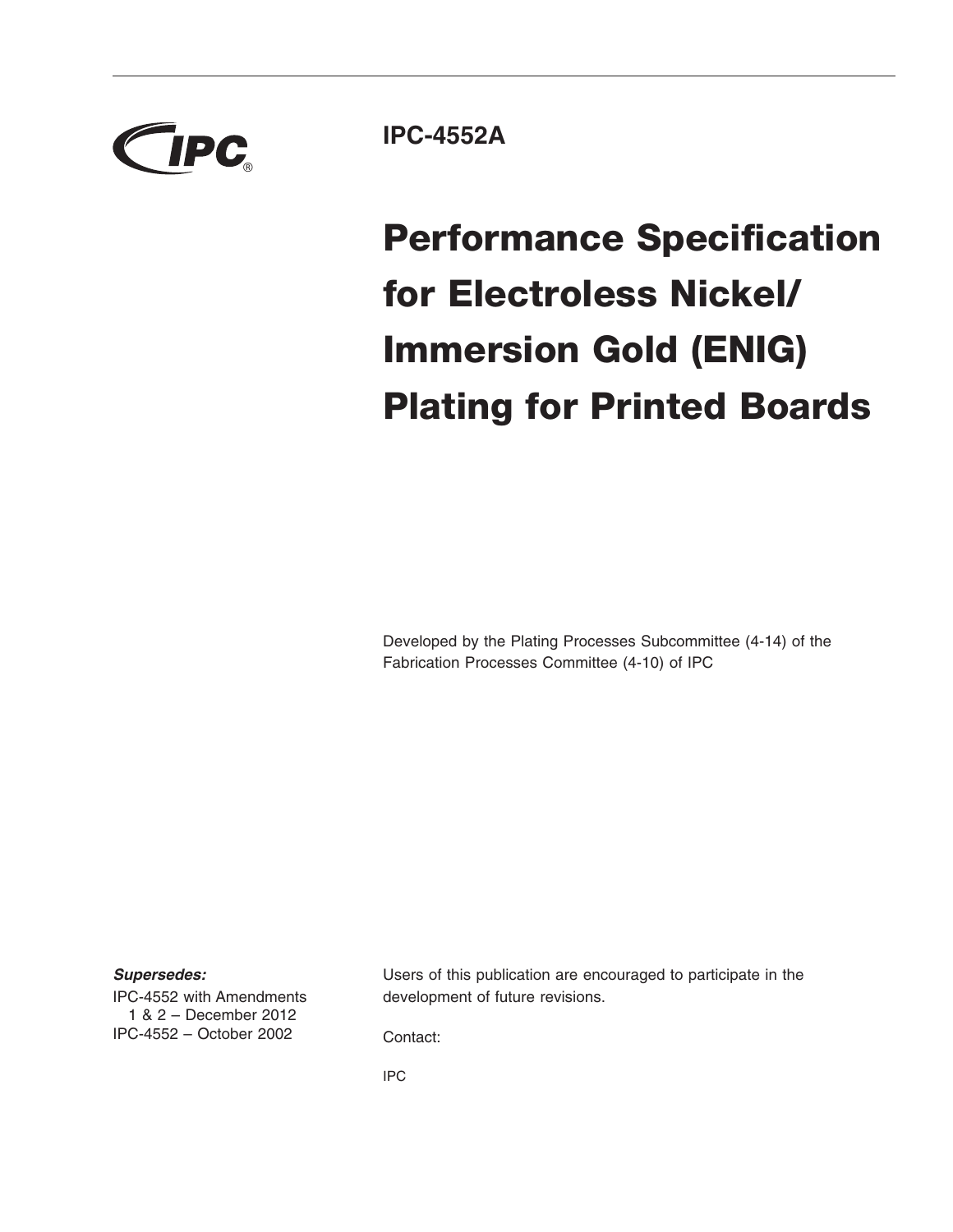# **Table of Contents**

| 1       |                                                                                                               |
|---------|---------------------------------------------------------------------------------------------------------------|
| 1.1     |                                                                                                               |
| 1.1.1   | Feature Size for Thickness Measurement  1                                                                     |
| 1.2     |                                                                                                               |
| 1.2.1   | Electroless Nickel Reducing Agents -                                                                          |
| 1.3     |                                                                                                               |
| 1.3.1   |                                                                                                               |
| 1.3.1.1 |                                                                                                               |
| 2       |                                                                                                               |
| 2.1     |                                                                                                               |
| 2.2     |                                                                                                               |
| 2.3     |                                                                                                               |
| 2.4     |                                                                                                               |
| 2.5     |                                                                                                               |
| 2.6     | International Organization for                                                                                |
| 2.7     |                                                                                                               |
| 2.7.1   |                                                                                                               |
| 2.7.2   |                                                                                                               |
| 2.7.3   | Selective Annular Ring Dewetting (SAD)  3                                                                     |
| 3       | REQUIREMENTS OF ENIG DEPOSIT  4                                                                               |
| 3.1     | Printed Board Fabrication Supplier Process                                                                    |
| 3.1.1   |                                                                                                               |
| 3.1.1.1 | ENIG Deposit Thickness Measurement  5                                                                         |
| 3.1.1.2 | Gauge Capability - Gauge R&R                                                                                  |
| 3.1.1.3 | Collimator Size and Measurement Times  10                                                                     |
|         | 3.1.1.4 Guard Bands and Lot Conformance                                                                       |
| 3.1.2   | ENIG XRF Calibration Standards  10                                                                            |
| 3.1.3   | XRF Zero Offset Acceptability  10                                                                             |
| 3.1.4   | Process Qualification Measurement                                                                             |
| 3.1.5   | Measuring Phosphorus Content in an                                                                            |
| 3.1.5.1 | Measurement of % Phosphorous (P)<br>Content in Electroless Nickel (EN)<br>Layers with Energy Dispersive X-Ray |
| 3.1.5.2 | Measurement of % Phosphorous (P)<br>Content in Electroless Nickel (EN)<br>Layers with Energy Dispersive X-Ray |

|       | 3.1.5.2.1 Instrument Calibration for Phosphorus                                         |                                                                                                                                                                                                                                                                                                                                                                                                                                                                                                                                                                                                                     |
|-------|-----------------------------------------------------------------------------------------|---------------------------------------------------------------------------------------------------------------------------------------------------------------------------------------------------------------------------------------------------------------------------------------------------------------------------------------------------------------------------------------------------------------------------------------------------------------------------------------------------------------------------------------------------------------------------------------------------------------------|
| 3.1.6 | Gold Stripping of Plated Deposits for                                                   |                                                                                                                                                                                                                                                                                                                                                                                                                                                                                                                                                                                                                     |
|       |                                                                                         |                                                                                                                                                                                                                                                                                                                                                                                                                                                                                                                                                                                                                     |
|       | Chemical Stripping Solution Dwell                                                       |                                                                                                                                                                                                                                                                                                                                                                                                                                                                                                                                                                                                                     |
|       |                                                                                         |                                                                                                                                                                                                                                                                                                                                                                                                                                                                                                                                                                                                                     |
|       |                                                                                         |                                                                                                                                                                                                                                                                                                                                                                                                                                                                                                                                                                                                                     |
|       |                                                                                         |                                                                                                                                                                                                                                                                                                                                                                                                                                                                                                                                                                                                                     |
|       | Verification of Hyper-Corrosion  14                                                     |                                                                                                                                                                                                                                                                                                                                                                                                                                                                                                                                                                                                                     |
| 3.2   |                                                                                         |                                                                                                                                                                                                                                                                                                                                                                                                                                                                                                                                                                                                                     |
|       |                                                                                         |                                                                                                                                                                                                                                                                                                                                                                                                                                                                                                                                                                                                                     |
|       |                                                                                         |                                                                                                                                                                                                                                                                                                                                                                                                                                                                                                                                                                                                                     |
|       |                                                                                         |                                                                                                                                                                                                                                                                                                                                                                                                                                                                                                                                                                                                                     |
| 3.2.2 | Aluminum and Copper Wire (Wedge)                                                        |                                                                                                                                                                                                                                                                                                                                                                                                                                                                                                                                                                                                                     |
|       |                                                                                         |                                                                                                                                                                                                                                                                                                                                                                                                                                                                                                                                                                                                                     |
| 3.2.3 |                                                                                         |                                                                                                                                                                                                                                                                                                                                                                                                                                                                                                                                                                                                                     |
|       |                                                                                         |                                                                                                                                                                                                                                                                                                                                                                                                                                                                                                                                                                                                                     |
|       |                                                                                         |                                                                                                                                                                                                                                                                                                                                                                                                                                                                                                                                                                                                                     |
|       |                                                                                         |                                                                                                                                                                                                                                                                                                                                                                                                                                                                                                                                                                                                                     |
| 3.2.5 | Conductive and/or Anisotropic Adhesive                                                  |                                                                                                                                                                                                                                                                                                                                                                                                                                                                                                                                                                                                                     |
|       |                                                                                         |                                                                                                                                                                                                                                                                                                                                                                                                                                                                                                                                                                                                                     |
|       |                                                                                         |                                                                                                                                                                                                                                                                                                                                                                                                                                                                                                                                                                                                                     |
|       |                                                                                         |                                                                                                                                                                                                                                                                                                                                                                                                                                                                                                                                                                                                                     |
|       |                                                                                         |                                                                                                                                                                                                                                                                                                                                                                                                                                                                                                                                                                                                                     |
|       | Creep Corrosion/Chemical Resistance  17                                                 |                                                                                                                                                                                                                                                                                                                                                                                                                                                                                                                                                                                                                     |
|       | High Frequency Signal Loss  18                                                          |                                                                                                                                                                                                                                                                                                                                                                                                                                                                                                                                                                                                                     |
| 3.3   |                                                                                         |                                                                                                                                                                                                                                                                                                                                                                                                                                                                                                                                                                                                                     |
| 3.4   |                                                                                         |                                                                                                                                                                                                                                                                                                                                                                                                                                                                                                                                                                                                                     |
| 3.5   |                                                                                         |                                                                                                                                                                                                                                                                                                                                                                                                                                                                                                                                                                                                                     |
| 3.5.1 |                                                                                         |                                                                                                                                                                                                                                                                                                                                                                                                                                                                                                                                                                                                                     |
|       | Electroless Nickel for Rigid Printed                                                    |                                                                                                                                                                                                                                                                                                                                                                                                                                                                                                                                                                                                                     |
|       |                                                                                         |                                                                                                                                                                                                                                                                                                                                                                                                                                                                                                                                                                                                                     |
|       | Deposits Less Than the Minimum                                                          |                                                                                                                                                                                                                                                                                                                                                                                                                                                                                                                                                                                                                     |
|       |                                                                                         |                                                                                                                                                                                                                                                                                                                                                                                                                                                                                                                                                                                                                     |
|       | Modifications to the Base Structure of the<br>Electroless Nickel Deposits with Flexible |                                                                                                                                                                                                                                                                                                                                                                                                                                                                                                                                                                                                                     |
|       |                                                                                         |                                                                                                                                                                                                                                                                                                                                                                                                                                                                                                                                                                                                                     |
|       | ENIG - Category B Coating Durability                                                    |                                                                                                                                                                                                                                                                                                                                                                                                                                                                                                                                                                                                                     |
|       |                                                                                         |                                                                                                                                                                                                                                                                                                                                                                                                                                                                                                                                                                                                                     |
|       | 3.5.2                                                                                   | Evaluation of Hyper-Corrosion  13<br>Recognized Methods for Gold Stripping  14<br>3.1.6.1<br>3.1.6.1.1<br>Times and Process Steps  14<br>Evaluation Using SEM  14<br>3.1.6.1.2<br>3.1.6.1.3<br>Grain Boundary Enhancement vs.<br>3.1.6.1.4<br>3.2.1.1<br>3.2.1.2<br>3.2.2.1<br>3.2.3.1<br>3.2.3.2<br>3.2.4<br>Interface (Replacement for Solder)  17<br>3.2.6<br>3.2.6.1<br>3.2.6.2<br>3.2.7.1<br>3.2.7.2<br>Selective Annular Ring Dewetting (SAD)  19<br>3.5.1.1<br>3.5.1.2<br>Deposits More Than the Upper Limit  20<br>3.5.1.3<br>Electroless Nickel for Flexible Circuits  20<br>3.5.1.4<br>3.5.1.5<br>3.5.2.1 |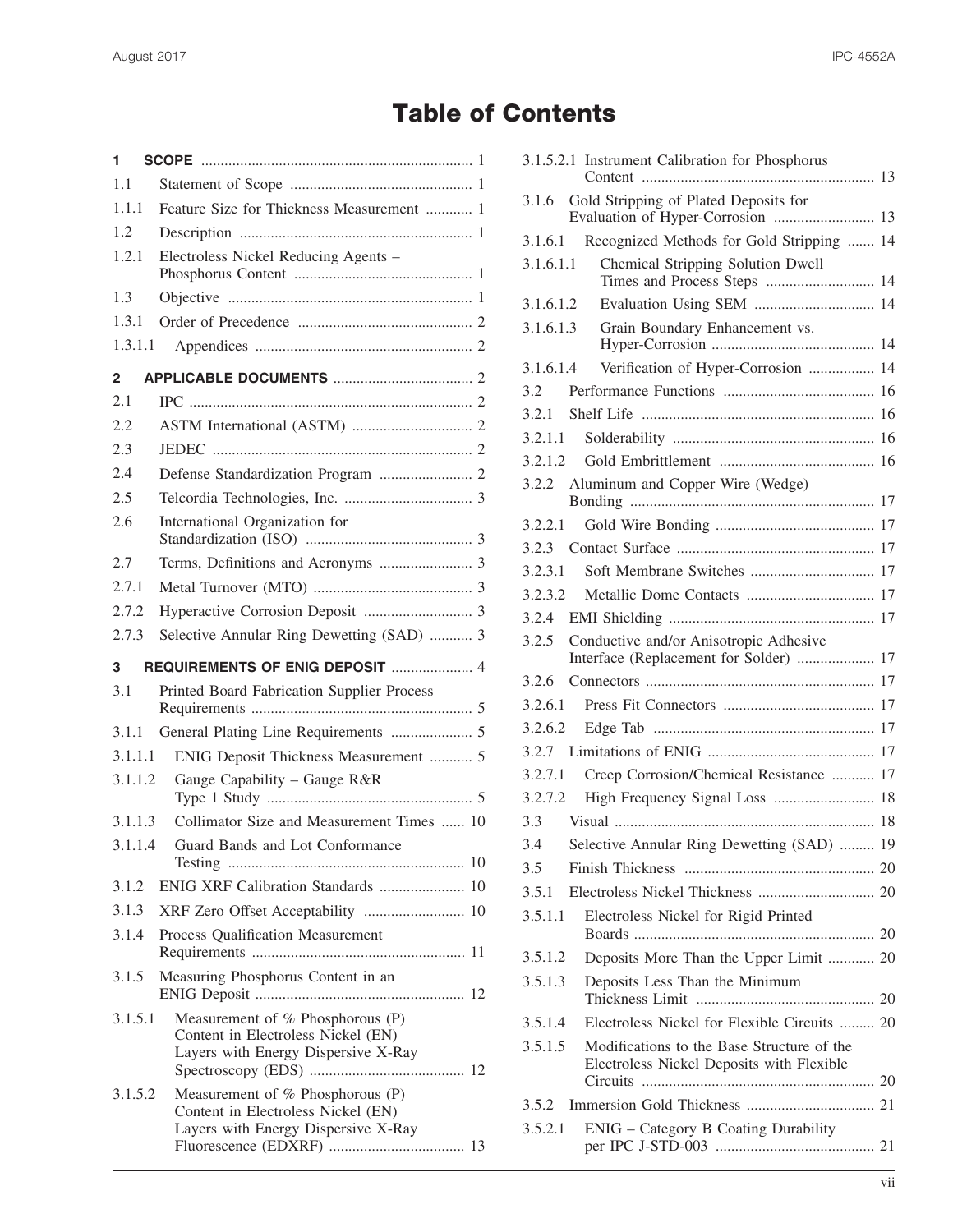| 3.5.3     | Exceptions to the Required Thickness                                                |
|-----------|-------------------------------------------------------------------------------------|
| 3.5.3.1   | Immersion Gold Thicker Than Specification                                           |
| 3.5.3.2   | Production Conformance Testing  23                                                  |
| 3.5.3.3   | Production Measurement Exceptions  23                                               |
| 3.5.3.4   |                                                                                     |
| 3.5.3.5   | Lot Sizes of Ten Printed Boards or Less  23                                         |
| 3.5.3.6   | Production Overruns and/or Inventory                                                |
| 3.5.3.7   | Reworking/Repair of ENIG  24                                                        |
| 3.6       |                                                                                     |
| 3.6.1     | Evaluation of the ENIG Deposit by                                                   |
| 3.6.1.1   |                                                                                     |
| 3.6.1.1.1 | Normal ENIG Free of Hyper-Corrosion                                                 |
| 3.6.1.1.2 | Acceptable Conditions with Some                                                     |
| 3.6.1.1.3 | Acceptable Conditions with End User                                                 |
| 3.6.1.1.4 |                                                                                     |
| 3.6.1.2   | Hyper-Corrosion Rating Level Table  26                                              |
| 3.6.2     | Additional Non-Failure Analysis Testing<br>to Determine Acceptance or Rejection for |
| 3.7       |                                                                                     |
| 3.8       |                                                                                     |
| 3.9       |                                                                                     |
| 3.9.1     | Stressing of the Deposit Prior to Solderability                                     |
| 3.9.2     | Force Measurement Testing (Wetting Balance                                          |
| 3.10      |                                                                                     |
| 3.11      |                                                                                     |
| 3.12      |                                                                                     |
| 4         | <b>QUALITY ASSURANCE PROVISIONS  30</b>                                             |
| 4.1       | General Quality Assurance Provisions  30                                            |
| 4.1.1     |                                                                                     |
| 4.1.2     |                                                                                     |
| 4.2       |                                                                                     |
| 4.2.1     | Frequency of Thickness Measurements  30                                             |
| 4.2.2     |                                                                                     |
|           | <b>APPENDIX 1</b><br><b>Terms and Definitions Not</b><br>Currently in IPC-T-50  33  |
|           | <b>APPENDIX 2</b><br>ENIG Process Sequence  34                                      |

| <b>APPENDIX 3</b>   | <b>XRF Thickness Measurements of</b><br>Thin Au (ENIG): Recommendations<br>for Instrumentation (Detectors)                                                       |
|---------------------|------------------------------------------------------------------------------------------------------------------------------------------------------------------|
| <b>APPENDIX 4</b>   | <b>ENIG PWB Surface Finish Wetting</b>                                                                                                                           |
| <b>APPENDIX 5</b>   | <b>IPC 4-14 SC ENIG Round Robin</b><br>Solder Spread Testing  55                                                                                                 |
| <b>APPENDIX 6</b>   |                                                                                                                                                                  |
| <b>APPENDIX 7</b>   | <b>Through Hole Solderability</b>                                                                                                                                |
| <b>APPENDIX 8</b>   | <b>Evaluation of Electroless Nickel</b><br><b>Corrosion Due to Immersion Gold</b><br>Plating, Using 3000X Magnification                                          |
| <b>APPENDIX 9-A</b> | <b>Cyanide Gold Stripping for</b>                                                                                                                                |
| <b>APPENDIX 9-B</b> | <b>Test Method for Potassium lodide/</b><br>Iodine (Non-Cyanide) ENIG Gold<br>Stripping Procedure  83                                                            |
| <b>APPENDIX 9-C</b> | <b>Method for Stripping Gold Plating</b><br>from ENIG Finished PCBs by<br>Broad Beam Argon Ion Milling  85                                                       |
| <b>APPENDIX 10</b>  | <b>Determination of Thickness</b><br>and Phosphorus Content In<br><b>Electroless Nickel (EN) Layers</b><br>X-Ray Fluorescence (XRF)<br>Spectrometry [IPC-TM-650, |
| <b>APPENDIX 11</b>  | <b>Phosphorus Content Measure-</b><br>ment in ENIG Using Electron<br><b>Dispersive Spectroscopy EDS -</b>                                                        |
| <b>APPENDIX 12</b>  | <b>Standard Developments Efforts</b><br>of Electroless Nickel Immersion                                                                                          |
| <b>APPENDIX 13</b>  | <b>Using Guard Bands or a Gauge</b><br><b>Correction Factor to Accommodate</b><br><b>Type 1 Gauge Study Measurement</b>                                          |
|                     | <b>Figures</b>                                                                                                                                                   |
| Figure A            | Example of Repeat Measurement Data from                                                                                                                          |
| Figure B            | Graphical and Statistical Evaluation of Data                                                                                                                     |
| Figure C            | Graphical and Statistical Evaluation of Data                                                                                                                     |
| Figure D            | Graphical and Statistical Evaluation of Data                                                                                                                     |
| Figure 3-1          | Potassium lodide/lodine (KI / I <sub>2</sub> ) at 15 sec.<br>dwell (left) vs. 60 sec. dwell (right)  14                                                          |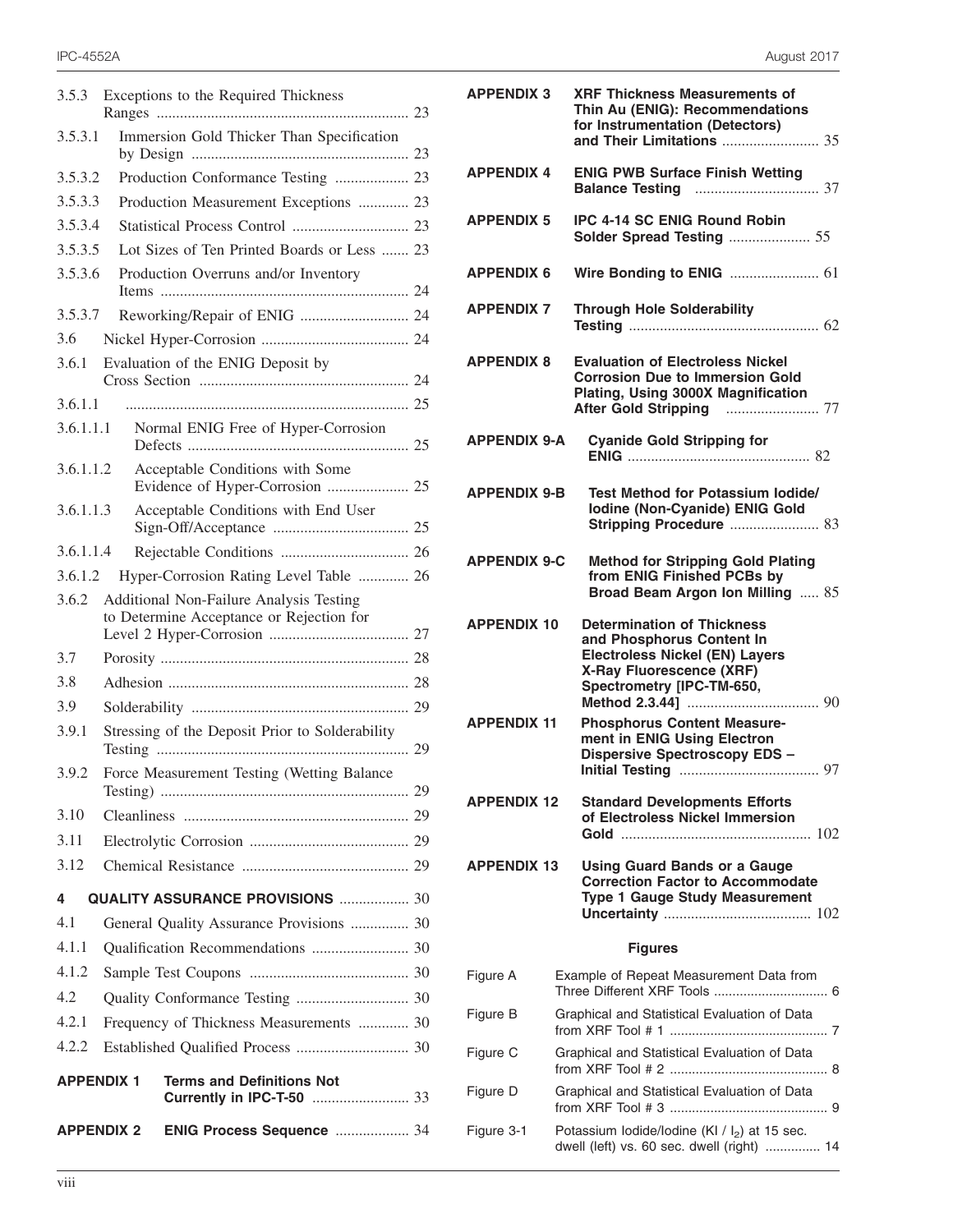| Figure 3-2  | Cyanide-Based Stripping at 15 sec. dwell                                                             |
|-------------|------------------------------------------------------------------------------------------------------|
| Figure 3-3  | Cyanide Stripping (left) vs. Kl/l <sub>2</sub> Stripping<br>(right) Using Focused Ion Beam (FIB)  15 |
| Figure 3-4  | 25,000X FIB Images - Cyanide (left) vs.<br>KI / $I_2$ (right) – Same Dwell Time  15                  |
| Figure 3-5  | Ion Mill Stripping of Defect-Free Nickel (left)<br>vs. Hyper-Corroded Nickel (right)  16             |
| Figure 3-6  |                                                                                                      |
| Figure 3-7  | Extraneous Plating or Nickel Foot  18                                                                |
| Figure 3-8  |                                                                                                      |
| Figure 3-9  |                                                                                                      |
| Figure 3-10 | Example of SAD (Selective Annular ring                                                               |
| Figure 3-11 | Another Example of the SAD Defect  20                                                                |
| Figure 3-12 | Selective Annular Ring Dewetting Defect  20                                                          |
| Figure 3-13 | Grain Structure of Conventional Nickel                                                               |
| Figure 3-14 | Grain Structure of Nickel Deposit Modified<br>for Dynamic Flex Applications  21                      |
| Figure 3-15 | Example of Fracture in Conventional Nickel                                                           |
| Figure 3-16 | Modified Nickel Deposit of Cycles Showing<br>No Fracture with Same Number  21                        |
| Figure 3-17 | Defect Free ENIG Deposit - Knee of Hole  25                                                          |
| Figure 3-18 | Defect Free ENIG Deposit - SMT Feature  25                                                           |
| Figure 3-19 | Level 1 Hyper-Corrosion - SMT Feature  25                                                            |
| Figure 3-20 | Level 1 Hyper-Corrosion - Knee of Hole  25                                                           |
| Figure 3-21 | Level 2 Hyper-Corrosion - Knee of Hole  25                                                           |
| Figure 3-22 | Level 2 Hyper-Corrosion - SMT Feature  25                                                            |
| Figure 3-23 | Level 3 Hyper-Corrosion - Knee of Hole  26                                                           |
| Figure 3-24 | Level 3 Hyper-Corrosion - SMT Feature  26                                                            |
| Figure 3-25 | Example of a Crack in the Nickel Deposit  26                                                         |
| Figure 3-26 | Decision Tree to Assist in Setting Rating<br>27<br>Level of Hyper-Corrosion                          |
| Figure 3-27 | Example of an Acceptable Contiguous                                                                  |
| Figure 3-28 | Example of a Rejectable Non-Contiguous                                                               |
| Figure 3-29 | Example - Rejectable with Little-to-No IMC                                                           |
| Figure 3-30 | Example - Rejectable with Little-to-No IMC                                                           |
| Figure 3-31 | Standard IPC Force Measurement Coupon . 29                                                           |
| Figure A4-1 | Example of the Wetting Balance Coupon<br>Used for the Testing of ENIG  38                            |
| Figure A4-2 | Box Plot of the 1 µin Samples From All                                                               |
| Figure A4-3 | Box Plot of the 1.5 µin Samples From All                                                             |
| Figure A4-4 | Box Plot of the 2.0 µin Samples From All                                                             |
| Figure A4-5 | The Metronelec ST88 Wetting Balance                                                                  |
|             |                                                                                                      |

| Figure A4-6  | Example of Excellent and Consistent Wetting<br>From Sample Group # 4 Tested as Received<br>with SAC305 and Test Flux # 2 (this is a<br>1.6 $\mu$ in at - 4 $\sigma$ IAu thickness sample)  41                                                                   |
|--------------|-----------------------------------------------------------------------------------------------------------------------------------------------------------------------------------------------------------------------------------------------------------------|
| Figure A4-7  | Wetting Curves From Sample # 8 Tested as<br>Received Showing Again Excellent Wetting<br>Consistency Intra Group (this is one of the<br>control thickness samples)  41                                                                                           |
| Figure A4-8  | Example of Some Very Inconsistent Wetting<br>Seen with Sample Group 11, Again Tested<br>As Received with No Stressing (this group<br>was later identified to have had a plating<br>issue and was withdrawn from further<br>consideration for this specification |
| Figure A4-9  | Post 2X Reflows Using a SnPb Profile and<br>SnPb Solder for Testing (good robustness)  42                                                                                                                                                                       |
| Figure A4-10 | Post 2X Reflows Using a Hotter Pb-Free<br>Profile but Testing with SnPb Solder                                                                                                                                                                                  |
| Figure A4-11 | Post 8 Hours Exposure to 72 °C/85% R.H.                                                                                                                                                                                                                         |
| Figure A4-12 | Post 2X Exposures to a SnPb Profile Then<br>Tested With SnPb (excellent robustness)  44                                                                                                                                                                         |
| Figure A4-13 | Post 2X Exposures to a Pb-Free Profile and<br>Tested with SnPb (shows some increased<br>spread in the data but overall, very good<br>robustness compared to the failures seen                                                                                   |
| Figure A4-14 | Post 8 hours @ 72 °C/85% R.H. (excellent                                                                                                                                                                                                                        |
| Figure A4-15 | Another Sample Group Post 2X Exposures<br>to a SnPb Profile Then Tested with<br>SnPb (slower rate of rise indicating<br>some reducible oxide layers present                                                                                                     |
| Figure A4-16 | Post 2X Pb-Free Reflow Profile Exposure                                                                                                                                                                                                                         |
|              | Figure A4-17 Post 8 hours @ 72 °C/85% R.H. (excellent                                                                                                                                                                                                           |
| Figure A4-18 | Post 2X SnPb Profile Exposure (good<br>wetting times, increased spread in the                                                                                                                                                                                   |
| Figure A4-19 | Post 2X Pb-Free Profile Exposure<br>(increasing spread in the data and                                                                                                                                                                                          |
| Figure A4-20 | Post 8 Hours @ 72 °C/85% R.H. (excellent                                                                                                                                                                                                                        |
| Figure A4-21 | Post 2X SnPb Reflow Exposures (excellent                                                                                                                                                                                                                        |
| Figure A4-22 | Post 2X Pb-Free Reflow Exposures (one<br>outlier but overall, excellent robustness)  49                                                                                                                                                                         |
| Figure A4-23 | Post 8 Hours @ 72 °C/85% R.H. (excellent                                                                                                                                                                                                                        |
| Figure A4-24 | Post 2X SnPb Reflow Exposures From<br>Another Supplier (excellent robustness)  50                                                                                                                                                                               |
| Figure A4-25 | Post 2X Pb-Free Reflow Exposures From<br>Another Supplier (excellent robustness)  50                                                                                                                                                                            |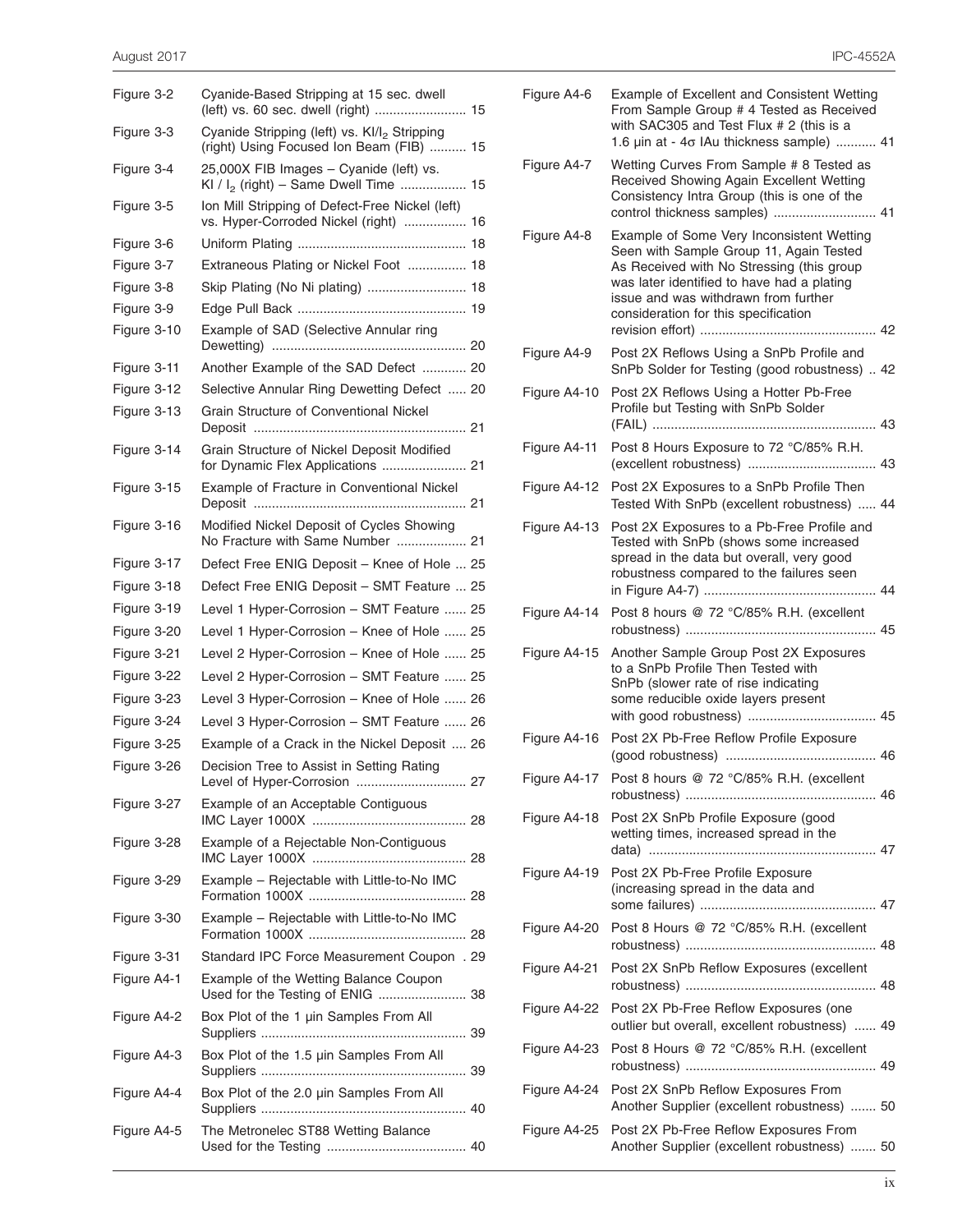| Figure A4-26 | Post 8 Hours @ 72 °C/85% R.H.<br>(some increased wetting times but<br>overall excellent robustness)  51                                                                                                                                                                                                                          |
|--------------|----------------------------------------------------------------------------------------------------------------------------------------------------------------------------------------------------------------------------------------------------------------------------------------------------------------------------------|
| Figure A4-27 | Post 2X SnPb Reflow Exposures From<br>Another Supplier (excellent robustness)  51                                                                                                                                                                                                                                                |
| Figure A4-28 | Post 2X Pb-Free Reflow Exposures From<br>Another Supplier (excellent robustness)  52                                                                                                                                                                                                                                             |
| Figure A4-29 | Post 8 Hours @ 72 °C/85% R.H. (excellent                                                                                                                                                                                                                                                                                         |
| Figure A4-30 | Post 2X SnPb Reflow Exposures From<br>Another Supplier (increase in rate of rise<br>time but overall excellent robustness)  53                                                                                                                                                                                                   |
| Figure A4-31 | Post 2X Pb-Free Reflow Exposures<br>From Another Supplier (increase in rate<br>of rise time but again overall excellent                                                                                                                                                                                                          |
| Figure A4-32 | Post 8 Hours @ 72 °C/85% R.H. (increased<br>spread in the data but overall excellent                                                                                                                                                                                                                                             |
|              |                                                                                                                                                                                                                                                                                                                                  |
| Figure A5-1  | Image of the Solder Spread Test Vehicle<br>Used by IPC for This Testing  56                                                                                                                                                                                                                                                      |
| Figure A5-2  | Description of the Solder Spread<br>Measurement Using the IPC Solder                                                                                                                                                                                                                                                             |
| Figure A5-3  | PCB Solder Spread Versus Au Thickness<br>for 4 ENIG Suppliers Using Pb-Free SAC                                                                                                                                                                                                                                                  |
| Figure A5-4  | Interaction Plot and Regression Analysis<br>for Parameters Influencing Solder Spread<br>on ENIG-Finished Pcbs in This Study  58                                                                                                                                                                                                  |
| Figure A5-5  | Back-Scattered SEM Image of a Solder<br>Spread Dot From an OSP Board With a<br>Solder Spread Value of 21%.  58                                                                                                                                                                                                                   |
| Figure A5-6  | Solder Spread Coupons Soldered With<br>Pb-Free SAC Solder After 8 Hours Exposure<br>to 72 °C, 85% R.H.<br>Left - thinnest gold sample from supplier #2<br>with 34% average spread, Right - thinnest<br>gold sample from supplier #3 with 21%                                                                                     |
| Figure A5-7  | Maximum Solder Deposit Line Count (1-18)<br>for all Boards [4 ENIG Suppliers] in the DOE<br>Soldered With Pb-Free SAC Solder (left) and<br>SnPb Eutectic Solder (right) Pastes. Data<br>in the red region indicate areas with almost<br>no spread and would likely show dewetting<br>under inspection. Dewetting is a concern in |
| Figure A7-1  | An Example of a Test Vehicle and an<br>Individual 20 - Hole Coupon That Is<br>Showing Various Degrees of Hole Fill  63                                                                                                                                                                                                           |
| Figure A7-2  | Example of the Coupon Internal Construction,<br>Copper Weight and Interconnect Method to<br>Inner Layers as Applicable - This is for the                                                                                                                                                                                         |
| Figure A7-3  | <b>XRF Measurements From the Fiducials</b><br>of the 30 Test Vehicles and the Stressing<br>Methods for Each Sample  64                                                                                                                                                                                                           |
| Figure A7-4  | The Wave Soldering Parameters Used at<br>Adtran for Processing of the Test Vehicles  65                                                                                                                                                                                                                                          |

| Figure A7-5  | Hole Fill Evaluation of the Non-Stressed<br>Samples Tested Using Eutectic SnPb<br>Solder                                                                                        |  |
|--------------|---------------------------------------------------------------------------------------------------------------------------------------------------------------------------------|--|
| Figure A7-6  | The Impact of 2X Reflows on Samples<br>Tested Subsequently with Eutectic SnPb                                                                                                   |  |
| Figure A7-7  | Impact on Hole Fill Defects When Samples<br>Experience 2X Reflows + 8 Hours of 72 °C                                                                                            |  |
| Figure A7-8  | Example of Complete Hole Fill and the Level<br>of Inner Layer Interconnects from One Row<br>of a Single Test Coupon from a Sample<br>Tested with No Stressing with SnPb         |  |
| Figure A7-9  | Example of the Impact of Stressing on the<br>Hole Fill Using 2X SnPb Reflows and Tested<br>With SnPb Solder, the I Au Thickness                                                 |  |
| Figure A7-10 | Example of the Impact of Stressing on the<br>Hole Fill Using 2X SnPb Reflows + 8 Hours<br>of 72 °C/85% R.H. and Tested with SnPb<br>Solder, the I Au Thickness was 2.96 um"  70 |  |
| Figure A7-11 | The Hole Fill Defects Seen with SAC305<br>Solder on Non-Stressed Samples  71                                                                                                    |  |
| Figure A7-12 | The Impact of 2X Reflow Stressing on<br>Samples Subsequently Soldered with                                                                                                      |  |
| Figure A7-13 | The Impact on Hole Fill Defects When the<br>Samples Experience 2X Reflows + 8 Hours                                                                                             |  |
| Figure A7-14 | Example of the Impact of Stressing on the<br>Hole Fill Using 2X Pb-Free Reflows and<br>Tested with SAC305 Solder; the I Au<br>Thickness was 1.77 um"  74                        |  |
| Figure A7-15 | Example of the Impact of Stressing on the<br>Hole Fill Using 2X Pb-Free Reflows + 8<br>Hours of 72 °C / 85% R.H. and Tested<br>with SAC305 Solder; the I Au Thickness           |  |
| Figure A7-16 | Summary Graph on Hole Fill Defects as a<br>Function of Stressing Pre-Testing  76                                                                                                |  |
| Figure A8-1  | SEM/EDS/FIB Equipment Photo  77                                                                                                                                                 |  |
| Figure A8-2  |                                                                                                                                                                                 |  |
| Figure A8-3  | Potassium lodide/iodine Gold Stripped                                                                                                                                           |  |
| Figure A8-4  | FIB-SEM Cross Section 10,000X  79                                                                                                                                               |  |
| Figure 8A-5  |                                                                                                                                                                                 |  |
| Figure A8-6  | Cyanide Gold Stripped EDAX Spectrum  79                                                                                                                                         |  |
| Figure A8-7  | Cyanide Gold Stripped EDAX Spectrum  80                                                                                                                                         |  |
| Figure A8-8  | FIB-SEM Cross Section (10,000X)  80                                                                                                                                             |  |
| Figure A8-9  |                                                                                                                                                                                 |  |
| Figure A8-10 |                                                                                                                                                                                 |  |
|              | Figure A9-C-A Broad Beam Argon Ion Mill<br>85                                                                                                                                   |  |
|              | Figure A9-C-1 SEM Micrograph (BEI) of As-Finished<br>ENIG Surface Prior to Broad Beam                                                                                           |  |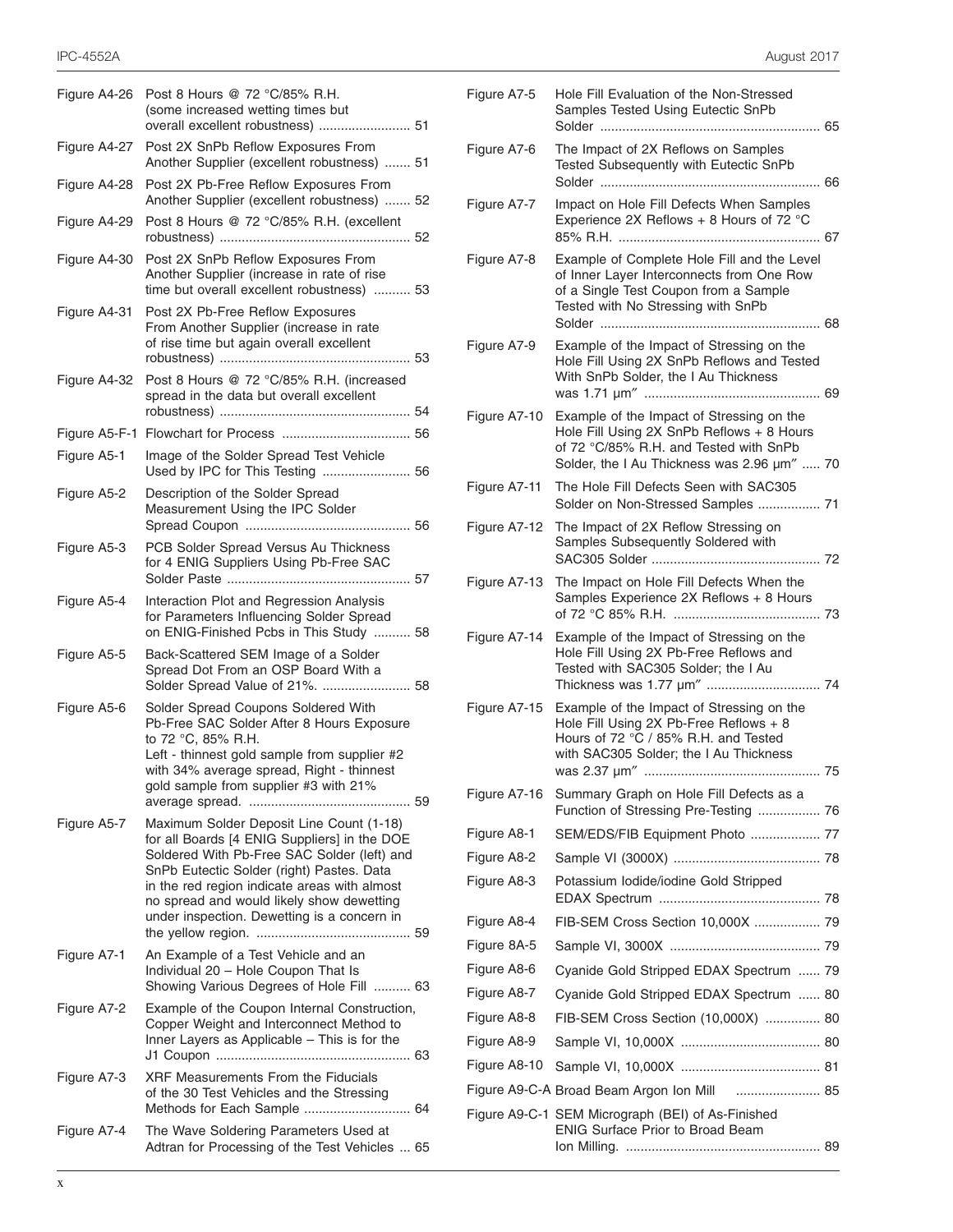|              | Figure A9-C-2 SEM Micrograph (BEI) of ENIG Surface After<br>30 Seconds of Ion Milling. Some Residual<br>Gold Still Evident Indicating the Sample is                                                                                                                                                                                                                                                                                              |  |
|--------------|--------------------------------------------------------------------------------------------------------------------------------------------------------------------------------------------------------------------------------------------------------------------------------------------------------------------------------------------------------------------------------------------------------------------------------------------------|--|
|              | Figure A9-C-3 SEM Micrograph (BEI) of ENIG Surface<br>After 1 Minute of Ion Milling. The Nodular<br>Morphology is Intact and No Residual<br>Gold is Evident Indicating That the<br>Sample is Properly Milled.  89                                                                                                                                                                                                                                |  |
|              | Figure A9-C-4 SEM Micrograph (BEI) of ENIG Surface After<br>15 Minutes of Ion Milling. No Residual Gold<br>is Evident, but the Enhanced Grain Structure<br>and Some Ditching Indicate the Sample is                                                                                                                                                                                                                                              |  |
|              | Figure A9-C-5 SEM Micrograph (BEI) of ENIG Surface<br>After 15 Minutes of Ion Milling. Hyper-<br>Corrosion is Still Evident, but not                                                                                                                                                                                                                                                                                                             |  |
| Figure A10-1 |                                                                                                                                                                                                                                                                                                                                                                                                                                                  |  |
| Figure A10-2 | Sample Placement with Respect to                                                                                                                                                                                                                                                                                                                                                                                                                 |  |
| Figure A10-3 | Positioning of a 1 mm $\phi$ Collimator on a<br>1.5 mm x 1.5 mm [0.060 in x 0.060 in]                                                                                                                                                                                                                                                                                                                                                            |  |
| Figure A10-4 |                                                                                                                                                                                                                                                                                                                                                                                                                                                  |  |
| Figure A10-5 | Spectrum of an EN layer on Cu (PCB),                                                                                                                                                                                                                                                                                                                                                                                                             |  |
| Figure A10-6 | Spectra of Samples NiP12/Cu/PCB (blue)<br>and 50 nm Au/96 nm Pd/3.2 µm NiP9.3/Cu/<br>PCB (yellow), Showing Peak Overlap of<br>P-K and Au-M Energy Lines  96                                                                                                                                                                                                                                                                                      |  |
| Figure A11-1 | Reported Phosphorus Content From Seven<br>Test Sites for Sample A. The range in reported<br>content is from a low of 3.85 wt.% to a high<br>of 48.09 wt.%. Generally the higher reported<br>values were from the lower kV values<br>which is typically recommended by the<br>EDS suppliers for evaluating Phosphorus.  98                                                                                                                        |  |
| Figure A11-2 | Reported Phosphorus Content From Eight<br>Test Sites for Sample B. The range in<br>reported content is from a low of 3.36 wt.%<br>to a high of 58.09 wt.%. It is noted that<br>the same test site did not produce these<br>extreme values or was the same location<br>for the data reported for Sample A.  99                                                                                                                                    |  |
| Figure A11-3 | Reported Phosphorus Content From Eight<br>Test Sites for Sample C. The range in reported<br>content is from a low of 3.92 wt.% to a high<br>of 61.24 wt.%. The same two locations that<br>produced the extreme values for Sample B also<br>produced them for Sample C. It is further noted<br>that the low wt.% was produced at the highest<br>accelerating voltage for test site # 2 and the<br>lowest accelerating voltage for test site 8  99 |  |
| Figure A11-4 | The Most Consistent Wt.% Reported<br>Regardless of Accelerating Voltage<br>Being Used for Sample A Foil Group  100                                                                                                                                                                                                                                                                                                                               |  |
| Figure A11-5 | The Most Consistent Wt.% Reported<br>Regardless of Accelerating Voltage<br>Being Used for Sample B Foil Group  100                                                                                                                                                                                                                                                                                                                               |  |

| Figure A11-6 | The Most Consistent Wt.% Reported<br>Regardless of Accelerating Voltage<br>Being Used for Sample C Foil Group. The<br>Same Two Test Sites Produced the Most<br>Consistent Results for Sample B as Well.  101 |  |
|--------------|--------------------------------------------------------------------------------------------------------------------------------------------------------------------------------------------------------------|--|
| Figure A12-1 | Results from Gold Thickness Survey  103                                                                                                                                                                      |  |
| Figure A12-2 | Results from Nickel Thickness Survey  104                                                                                                                                                                    |  |
| Figure A12-3 | Comparison of Gold Thickness Values<br>by XRF Machine Type  106                                                                                                                                              |  |
| Figure A12-4 | Comparison of Gold Plating Thickness<br>Variation by Vendor for Similar Bath Life                                                                                                                            |  |
| Figure A12-5 | Comparison of Nickel Plating Thickness<br>Variation by Vendor for Similar Bath Life                                                                                                                          |  |
| Figure A12-6 | Wetting Times as a Function of Plating<br>Dwell Times for Vendor D, 90 Days Old  110                                                                                                                         |  |
| Figure A12-7 | Wetting Times as a Function of Plating<br>Dwell Times for Vendor D, 90 Days Old  111                                                                                                                         |  |
| Figure A12-8 | Test Board for Wetting Balance                                                                                                                                                                               |  |
| Figure A12-9 | Wetting Balance Data for Vendor D Post<br>18 Hours 85/85 Conditioning  113                                                                                                                                   |  |
|              | Figure A12-10 Comparison of One Microinch Gold<br>Deposit Tested at 8 Months Shelf Life<br>vs as Received and 85/85  114                                                                                     |  |
|              | Figure A12-11 Comparison of One Microinch Gold Deposit<br>after Various Storage Times/Conditions  115                                                                                                        |  |
|              | Figure A12-12 Contact Resistance Data for Vendor D for<br>Interlocking Square Contacts  117                                                                                                                  |  |
|              | Figure A12-13 Contact Resistance Data for Vendor C for<br>Interlocking Square Contacts  118                                                                                                                  |  |
|              | Figure A12-14 Comparison of Gold Thickness by Vendor<br>for the Interlocking Square Contact Test  119                                                                                                        |  |
|              | Figure A12-15 Interlocking Square Contact Test Coupon  120                                                                                                                                                   |  |
|              | Figure A13-1a Part Misclassifications  121                                                                                                                                                                   |  |
|              | Figure A13-1b Part Misclassifications  121                                                                                                                                                                   |  |
|              |                                                                                                                                                                                                              |  |
|              | Figure A13-3 Type 1 Gauge Study Results  123                                                                                                                                                                 |  |
|              |                                                                                                                                                                                                              |  |

## **Tables**

| Table 3-1  | Requirements of Electroless Nickel/                                                             |  |
|------------|-------------------------------------------------------------------------------------------------|--|
| Table 3-2  | Twelve (12) Repeat Au Measurements                                                              |  |
| Table 3-3  | Three Examples of XRF Data Sets [=µin]  22                                                      |  |
| Table 3-4  | One More Example of XRF Data [=µin]  22                                                         |  |
| Table 3-5  | Three Levels of Hyper-Corrosion Observed                                                        |  |
| Table 4-1  | Suggested Fabricator Qualification Plan  31                                                     |  |
| Table 4-2  | C=0 Sampling Plan (Sample Size for                                                              |  |
| Table A3-1 | XRF Detectors and Their Limitations at                                                          |  |
| Table A4-1 | 1.0 µin Minimum at -4 $\sigma$ From the Mean<br>Sample (all suppliers are below the target)  38 |  |
|            |                                                                                                 |  |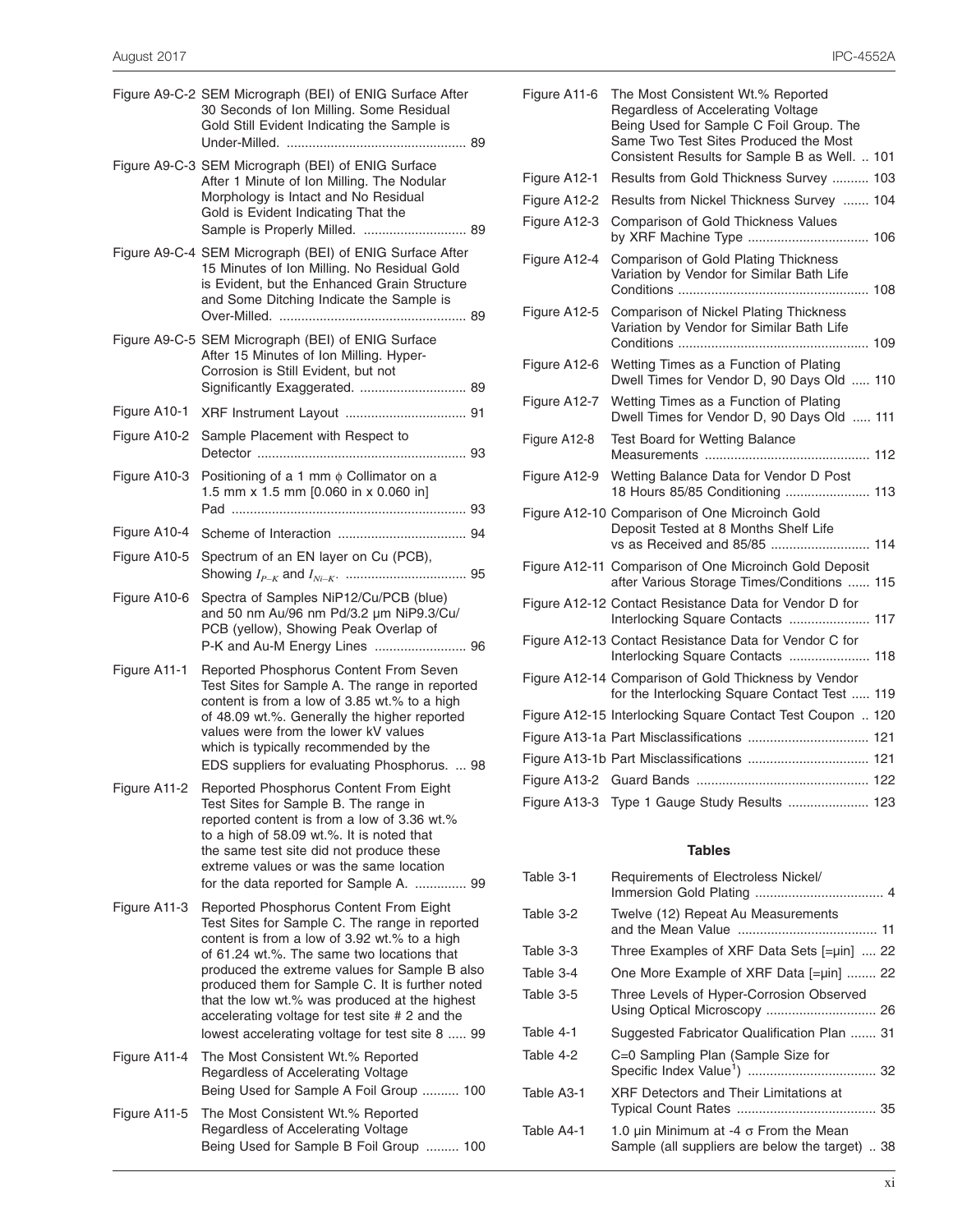| Table A4-2  | 1.5 uin Minimum at -4 $\sigma$ From the Mean<br>Sample (only one supplier met the goal)  38  |
|-------------|----------------------------------------------------------------------------------------------|
| Table A4-3  | 2.0 $\mu$ in Minimum at -4 $\sigma$ From the Mean<br>(Control Sample) (only one supplier met |
| Table A5-1  | Au Thicknesses Measured by XRF for the<br>PCBs Used for Solder Spread Testing From           |
| Table A5-2  | Description of Test Matrix for Solder                                                        |
| Table A5-3  | Average Solder Spread Result for Each<br>Combination of Solder Paste, Au Thickness           |
| Table A6-1  | Average Thicknesses of Immersion Gold  61                                                    |
| Table A6-2  | Pull Values for 1 mil Aluminum Wire                                                          |
| Table A6-3  | Pull Values for 10 mil Aluminum Wire                                                         |
| Table A6-4  | Pull Values for 1 mil Copper Wire Bonds  61                                                  |
| Table A10-1 | Typical Achievable Results for NiP/Cu/PCB<br>Samples (1mm Collimator; Measuring Time         |
| Table A10-2 | Evaluation of 5 Readings (Repeatability<br>Conditions) of the Sample in Figure A10-6  93     |
| Table A13-1 | Guard Band Sigma Recommendation  121                                                         |
| Table A13-2 | Guard Band Sigma Recommendation  124                                                         |